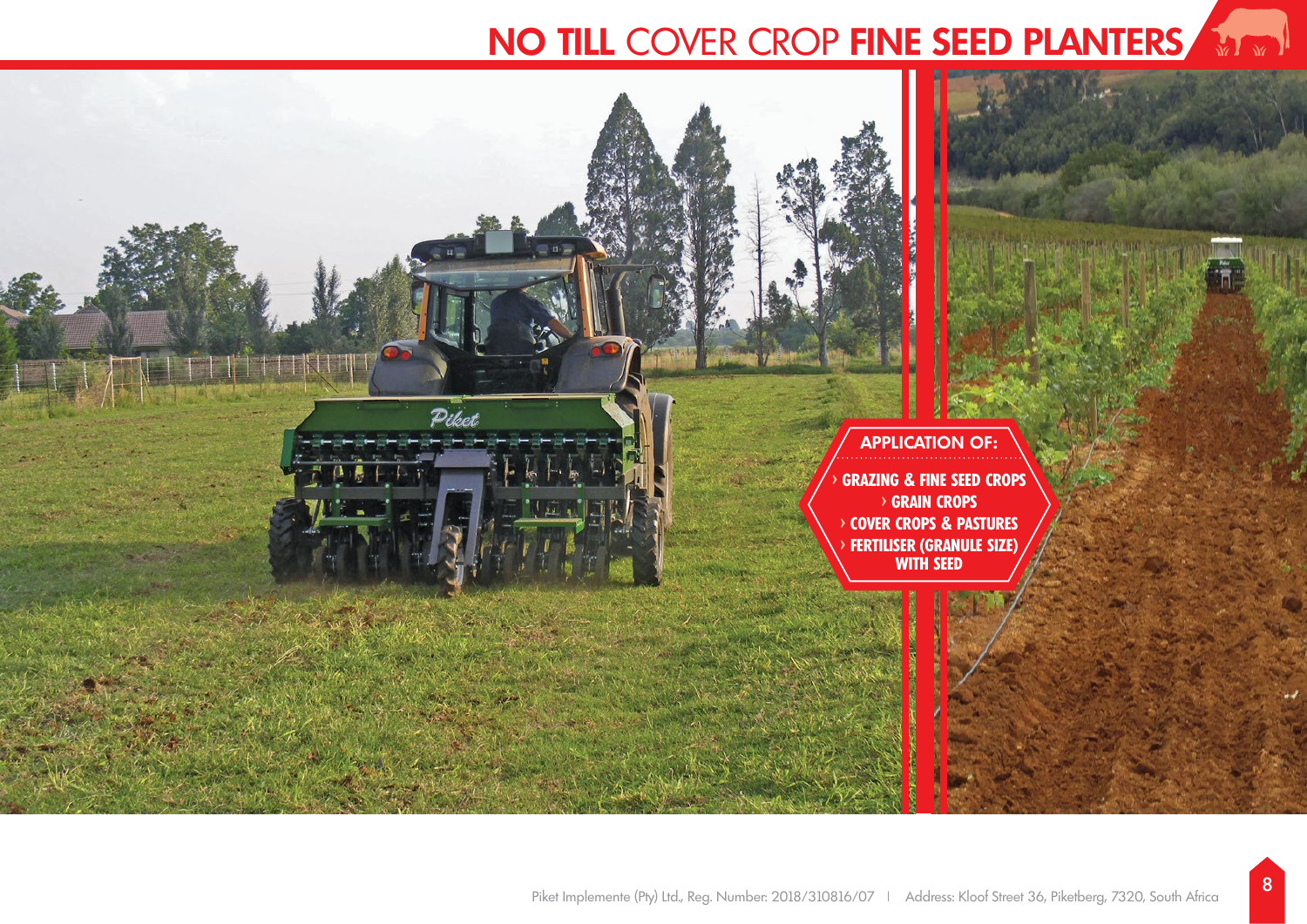# **NO TILL COVER CROP FINE SEED PLANTERS**

| 6-ROW / 8-ROW / 10-ROW:<br>COVER CROP IN VINEYARDS<br>12-ROW / 14-ROW / 16-ROW /<br>20-ROW: PLANTING OF GRAZING<br>ON CATTLE & DAIRY FARMS<br><b>QUICK &amp; EASY</b><br>WITHSTANDS<br>ROCKY SOILS<br><b>ACCURATE</b><br>223<br><b>SEED PLACEMENT</b><br><b>CALIBRATION</b><br>& ORCHARDS |                                              |                               |                                       |                                                                                       |                                |                               |                    |                               |
|-------------------------------------------------------------------------------------------------------------------------------------------------------------------------------------------------------------------------------------------------------------------------------------------|----------------------------------------------|-------------------------------|---------------------------------------|---------------------------------------------------------------------------------------|--------------------------------|-------------------------------|--------------------|-------------------------------|
| <b>NO TILL: PLANT IN</b><br><b>ESTABLISHED PASTURES</b><br>- OR CONVENTIONAL                                                                                                                                                                                                              | <b>SEED BIN</b>                              | <b>THREE-COMPARTMENT</b>      | <b>ROBUST &amp;</b><br><b>STRONG</b>  | 6-ROW / 8-ROW / 10-ROW:<br><b>LOW</b><br><b>MAINTENANCE</b><br><b>3-POINT TOOLBAR</b> |                                |                               |                    |                               |
|                                                                                                                                                                                                                                                                                           |                                              |                               |                                       |                                                                                       |                                |                               |                    |                               |
| <b>MODELS:</b>                                                                                                                                                                                                                                                                            | 6-ROW (7")                                   | 8-ROW (7")                    | 10-ROW (7")                           | 8-ROW (10")                                                                           | 12-ROW (7")                    | 14-ROW (7")                   | 16-ROW (10")       | 20-ROW (7")                   |
| <b>CODE</b>                                                                                                                                                                                                                                                                               | <b>PL67</b>                                  | <b>PL87</b>                   | <b>PL107</b>                          | <b>PL810</b>                                                                          | <b>PL127</b>                   | <b>FP147</b>                  | <b>FP1610</b>      | <b>FP207</b>                  |
| <b>ROW SPACING</b>                                                                                                                                                                                                                                                                        | 178 mm $(7")$                                |                               |                                       | 254 mm (10")                                                                          | 178 mm $(7")$                  |                               | 254 mm (10")       | 178 mm $(7")$                 |
| <b>PLANTING WIDTH</b>                                                                                                                                                                                                                                                                     | $1.06$ m                                     | 1.42 <sub>m</sub>             | $1.78$ m                              | 2.03 m                                                                                | 2.1 <sub>m</sub>               | 2.489 m                       | 4 m                | 3.560 m                       |
| <b>NUMBER OF ROWS</b>                                                                                                                                                                                                                                                                     | 6                                            | 8                             | 10                                    | 8                                                                                     | 12                             | 14                            | 16                 | 20                            |
| <b>TOWING ACTION</b>                                                                                                                                                                                                                                                                      | 3-point (cat 2)                              |                               |                                       |                                                                                       |                                | <b>Drawbar</b>                |                    |                               |
| <b>TRACTOR REQUIRED</b>                                                                                                                                                                                                                                                                   | <b>55 kW</b>                                 |                               |                                       |                                                                                       |                                | 95 Hp (trailed)               |                    |                               |
| <b>IMPLEMENT MASS (EMPTY BIN)</b>                                                                                                                                                                                                                                                         | 687 kg                                       | 790 kg                        | 960 kg                                | 952 kg                                                                                | 1283 kg                        | 1345 kg                       | 1960 kg            | 2100 kg                       |
| <b>IMPLEMENT SIZE (W X H X L)</b>                                                                                                                                                                                                                                                         | $1.4 \times 1.5 \times 2.2$ m                | $1.7 \times 1.5 \times 2.2$ m | $2.1 \times 1.5 \times 2.2 \text{ m}$ | $2.3 \times 1.5 \times 2.2$ m                                                         | $2.28 \times 1.5 \times 2.1$ m | $3.2 \times 1.6 \times 2.5$ m | 4.81 x 1.6 x 2.5 m | $4.3 \times 1.6 \times 2.5$ m |
| <b>SEED VOLUME (LITRE)</b>                                                                                                                                                                                                                                                                | 123                                          | 134                           | 167                                   | 183                                                                                   | 199                            | 230                           | 366                | 330                           |
| <b>FINE SEED VOLUME (LITRE)</b>                                                                                                                                                                                                                                                           | 42                                           | 43                            | 53                                    | 59                                                                                    | 64.5                           | 75                            | 118                | 107                           |
| <b>FERTILISER VOLUME (LITRE)</b>                                                                                                                                                                                                                                                          | 155                                          | 170                           | 212                                   | 232                                                                                   | 253                            | 305                           | 464                | 436                           |
| <b>SEED METERING</b>                                                                                                                                                                                                                                                                      | Piket™ meters                                |                               |                                       |                                                                                       |                                |                               |                    |                               |
| <b>SOIL OPENER</b>                                                                                                                                                                                                                                                                        | Double disc planting units with press wheels |                               |                                       |                                                                                       |                                |                               |                    |                               |
| <b>DEPTH CONTROL</b>                                                                                                                                                                                                                                                                      | <b>Independent spring loaded</b>             |                               |                                       |                                                                                       |                                |                               |                    |                               |
| <b>SEED BIN DRIVE SYSTEM</b>                                                                                                                                                                                                                                                              | 12" wheel & chain transmission               |                               |                                       |                                                                                       |                                |                               |                    |                               |
| UNIT TRAVEL FOR UNEVEN FIELDS                                                                                                                                                                                                                                                             | 355 mm                                       |                               |                                       |                                                                                       |                                |                               |                    |                               |
| <b>DRIVE WHEEL POSITION</b>                                                                                                                                                                                                                                                               | Mounted to back of implement                 |                               |                                       |                                                                                       |                                |                               |                    |                               |